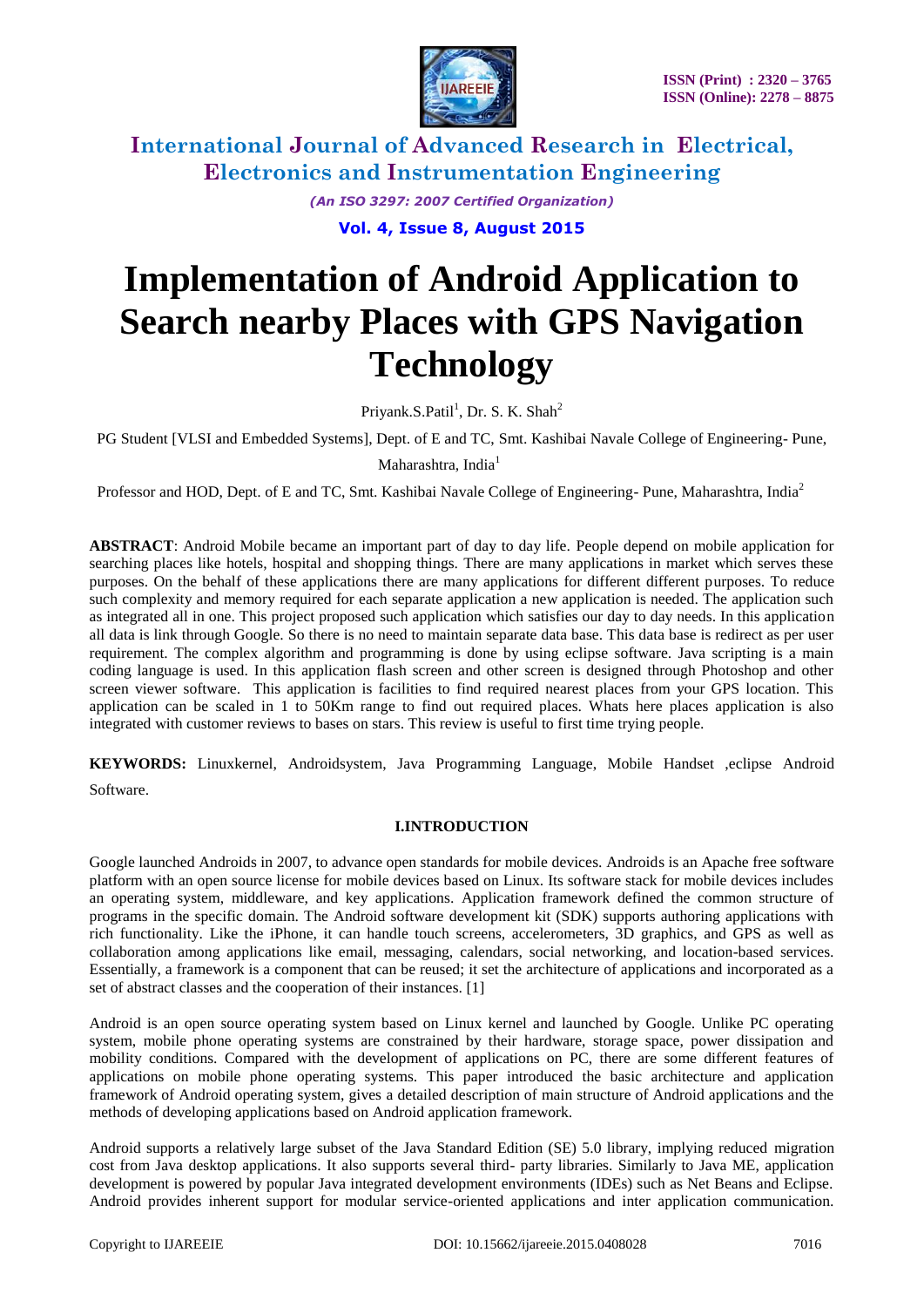

*(An ISO 3297: 2007 Certified Organization)*

### **Vol. 4, Issue 8, August 2015**

Android offers a fresh take on the way mobile applications interact with users, along with the technical underpinnings to make it possible. But the best part of Android is the software that you are going to write for it. Android is running on the Linux kernel and its applications are written by Java programming language, so Android applications are running on a Java virtual machine named Dalvik virtual machine. Dalvik virtual machine has been redesigned and optimized by Google for the hardware features of mobile devices. In Android system, there is a tool named dx, included in the Android SDK, transforms the Java Class files (which compiled by a regular Java compiler) into the .dex format. The .dex format files integrate all Java class files and delete redundant information in every Java class files.

This project presents Google map implementation and client review facilities. This application is mostly used for consumer who is travelling to another city or new place. The application finds the relative place's distance from consumer's current position and generates the Google map.

#### **II. RELATED WORK**

A detailed description of Androidapplication framework from the prospective of developers is introduced in theAndroid platform and application. Asimple music player is provided as instance to illustrate thebasic working processes of Android application components.Guidance to understanding theoperation mechanism of Android applications and todeveloping applications on Android platform is provided [1]. An innovative researchapproach to design and develop mobile consumer applicationsacross communication network is presented in which the design involves mobile clientthat receives services provided by the base station serverconnected to database server. Target consumer applicationsimplemented were Electronic Health Record (EHR) and Utilitybilling application which tested for correctnessand analyzed for performance with varying input data type andsize. The applications are also verified and validated by portingon a mobile device that runs Android operating system [3]. Theproposed research finds use in upcoming mobile based consumerapplications for achieving increased cost-effectiveness, scalabilityand ease of useInitially mobile phones were developed only for voice communication but now days the scenario haschanged, voice communication is just one aspect of a mobile phone. Two such major factors are web browser and GPS services. Both of thesefunctionalities are already implemented but are only in the hands of manufacturers not in the handsof users because of proprietary issues, the system does not allow the user to access the mobilehardware directly. But now, after the release of android based open source mobile phone a user canaccess the hardware directly and design customized native applications to develop Web and GPSenabled services and can program the other hardware components like camera etc.The LBS application can help user to find hospitals, school, gas filling station or any other facility ofinterest indicated by user within certain range. Just like a GPS device its location will also beupdated as soon as user changes his/her position [3].

### **III. SYSTEM ARCHITECTURE**

Andoid application development is a new trade in market. Here an application is developed when users requirement. To develop an andoid application different steps and protocal are need to follow. This chapter consist of block diagram  $\&$ overview of android application. Also this gives breif introtion of android GPS based android application.

#### **1. Proposed Block Diagram**

Architecture incorporates component blocks for services extended to the clients provided by the server that interacts with database storage unit as shown in Fig 1.

The top (first) layer includes Client-Side Software that is developed using Android (SDK/OS) which is specific to certain roles, for instance and field operators in GPS Searching Application. The roles/actors in mobile near places application include Searching operators and consumers/users. In the second layer Android application makes its interaction through XML (Extensible Mark-Up Application, where in Operators can view the patient details which also includes diagnostic images by just entering place or Capturing Data from their Android Mobile device.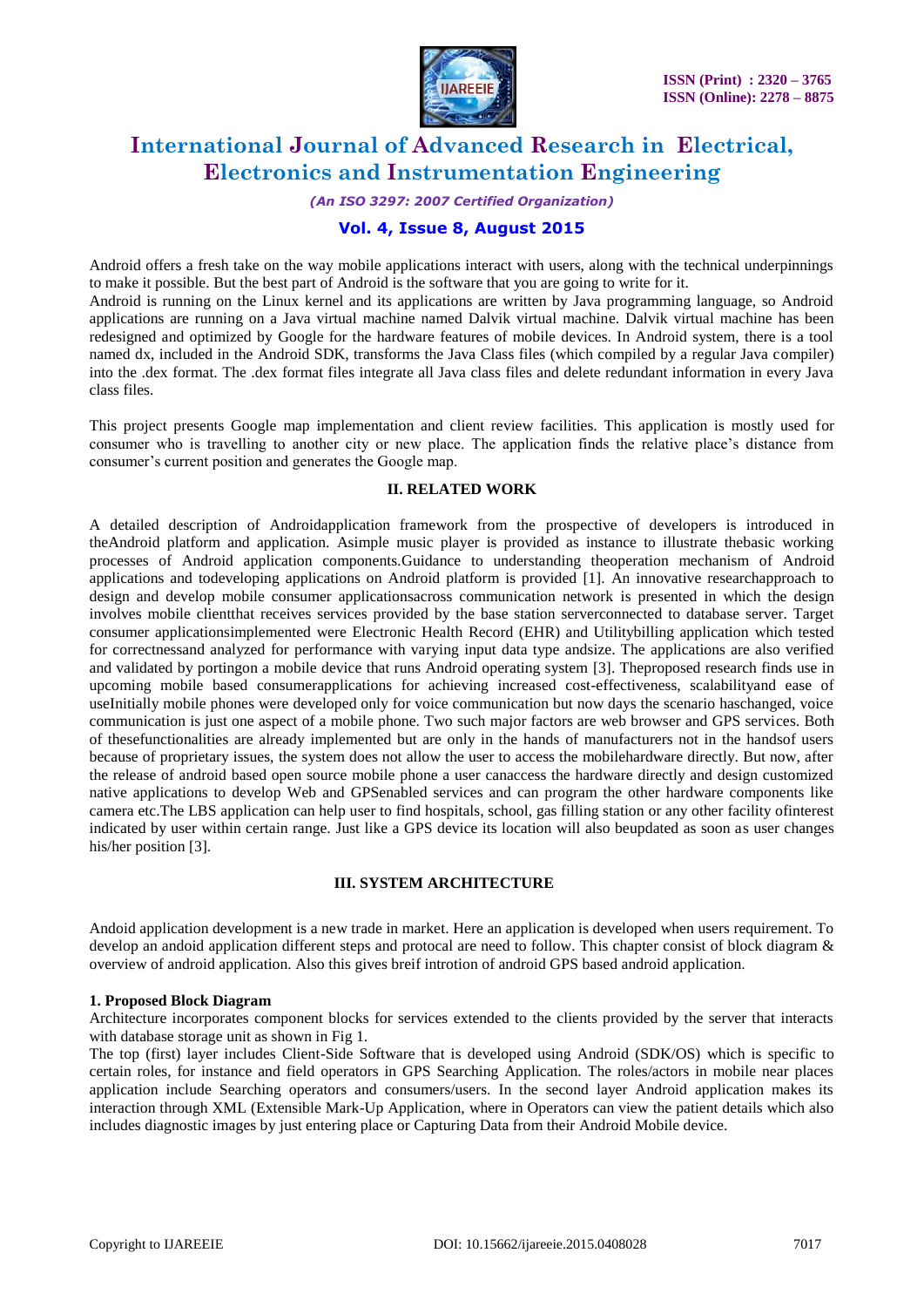

*(An ISO 3297: 2007 Certified Organization)*

### **Vol. 4, Issue 8, August 2015**



#### **Fig. 1 Architecture of android application**

#### **2. Functional overview:**

A core feature of Android is that one application could use component element that belong to another application (if the component is permitted using). In order to achieve such functions, Android system must launch the application while any part of the application is asked and instantiate Java objects that being asked. Unlike most operating system, there is no single point that the system can enter in an Android application (for example, there no main ( ) function in an Android application). Instead, each component is a different point through which the system can enter an application and instantiate component object independently. [2] [4] [6].

There are four different types of application components. Each type serves a distinct purpose and has a distinct lifecycle that defines how the component is created and destroyed.

#### **a. Activity**

An activity represents a single screen with a user interface. The activities in an application work together to form a cohesive user experience, but each one is independent of the others. As such, a different application can start any one of these activities. An activity is implemented as subclass of Activity. The particular form that an activity show users and the amount of activities in an application depend on how the developer design the application. In a multiple activities application, typically, one activity is specified as the "main" activity, which is presented to the user when launching the application for the first time. Each activity can then start another activity in order to perform different actions. Each time a new activity starts, the previous activity is stopped, but the system preserves the activity in a stack (the "back stack"). [2][5][6].

#### **b. Service**

A service is an Android component that runs in the background to perform long-running operations or to perform work for remote processes and does not provide a user interface. An activity can connect or bind a service that is running. (if the service is not running, launch it). When connected to a service, the activity can communicate with the service through the interface that the service exposed. Like other application components, service components alwaysrunning in the main thread of an application by default. So for the intensive or blocking operating a service performs (may slow down activity performance), it is usually start anew thread inside the service.[2].

#### **c. Content providers**

Content providers provide data share mechanism among applications. The data that be shared could in the file system, a SQLite database, or any other persistent storage location anApplication can access. A content provider is implemented as a subclass of Content provider, it defines the data format it supported and provides a set of method to enable other applications to query or modify the data. But an application does not call these methods immediately, instead, it call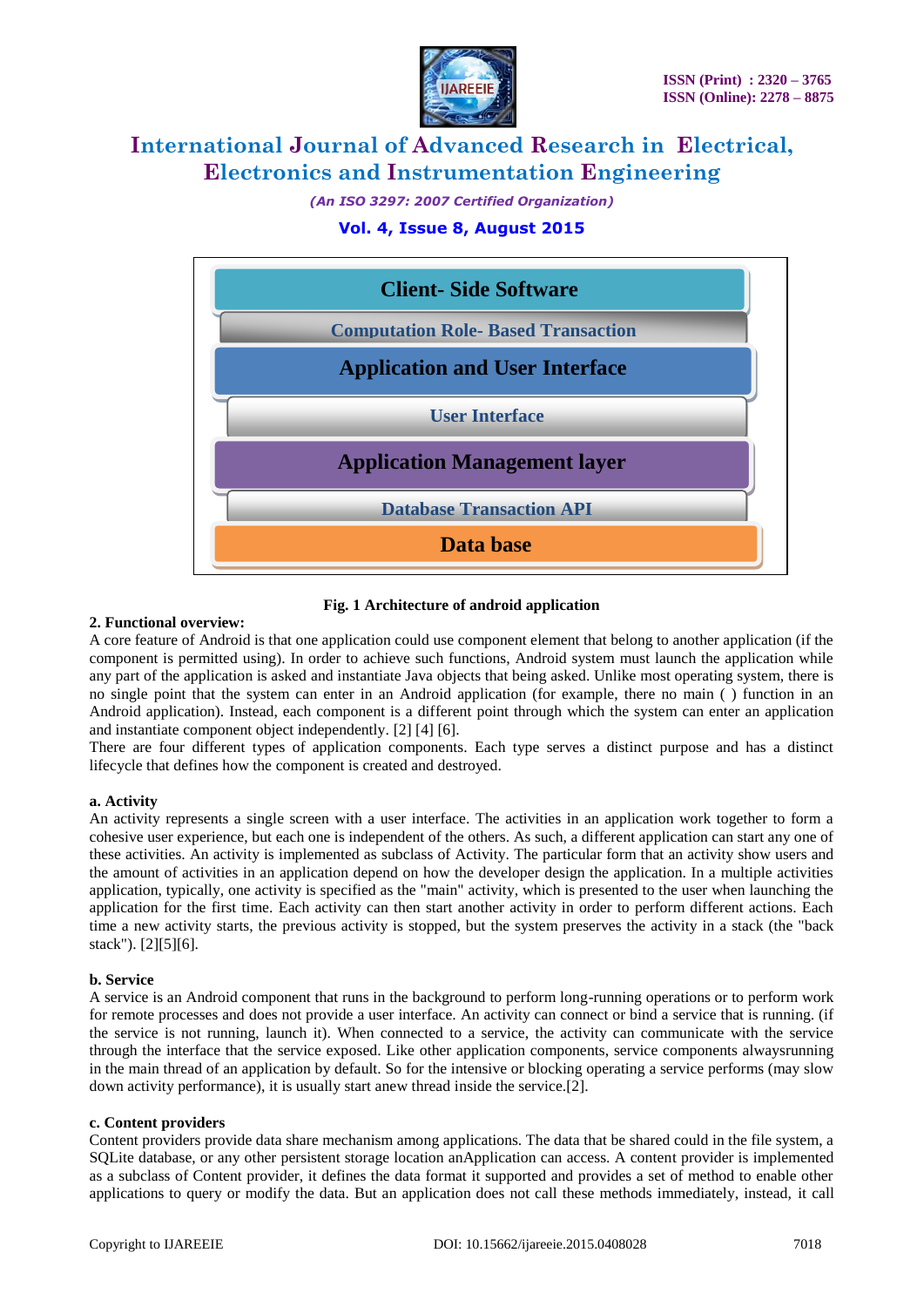

*(An ISO 3297: 2007 Certified Organization)*

## **Vol. 4, Issue 8, August 2015**

these methods by an object named Content Resolver. Content Resolver can communicate with every Content Provider. Content Resolver cooperated with Content Provider to manger IPC (inter process communication) while sharing data.

#### **d. Broadcast Receivers /**

Broadcast Receivers is in charge of the reception of system wide broadcast and take response aiming at the information that a broadcast transmitted. Many broadcasts originate from the system—for example, a broadcast announcing that the screen has turned off, the battery is low. Applications can also initiate broadcasts. There could be any number of Broadcast Receivers in an application and each Broadcast Receiver implemented as a sub class of Broadcast Receiver. Although broadcast receivers don't display a user interface, they may create a status bar notification to alert the user when a broadcast event occurs. More commonly, though, a broadcast receiver is just a "gateway" to other components and is intended to do a very minimal amount of work. [2].

#### **e. Intent:**

Three of the four component types—activities, services, and broadcast receivers—are activated by an asynchronous message named intent. Intents bind individual components to each other at runtime no matter the component belongs to the same application. Intent can create with an Intent object, which defines the messages by which can activate either a specific component or a specific type of component. For activities and services, intent defines the action to perform and may specify the URI of the data to action. For broadcast receivers, the intent simply defines the announcement being broadcast. The other component type, content provider, is not activated by intents. Rather, it is activated when targeted by a request from a Content Resolver. [2]

#### **IV. LOGIC FLOW**

- 1. This flow chart working out the splash screen pop in the application that you start the application there work in the Main activity file.
- 2. This file is the main file of the working application created class and main part of the application.
- 3. Main activity file is called to this sub file design the screen of splash screen in the activity\_main
- 4. The application Main Screen is subdivided into search bar along with grid logo and setting option.
- 5. Search Bar helps the user to find nearby places by typing the query string in the search bar option.
- 6. Grid logo displays the list of nearby places which user has searched in the grid format for improving the readability.
- 7. Setting option will enable the user to have customized settings for current location, range within which places to be searched and map location settings.
- 8. It sets the current location by accessing the GPS facility, also user can set the range of 1 to 50 km within which various places can be searched and it also helps to generate the map of the searched places.
- 9. If user wants to search customized option which is available on the grid menu screen then click on the option logo available on menu screen for example hospital.
- 10. After clicking on the logo, list of nearby locations is displayed with detailed information.
- 11. It opens the current location to map nearby places.
- 12. Information regarding distance, timing and address of the nearby places is also displayed on the android device screen.
- 13. Click on "take there" option and it opens the direction of current position to where user wants to go and also Google map is generated.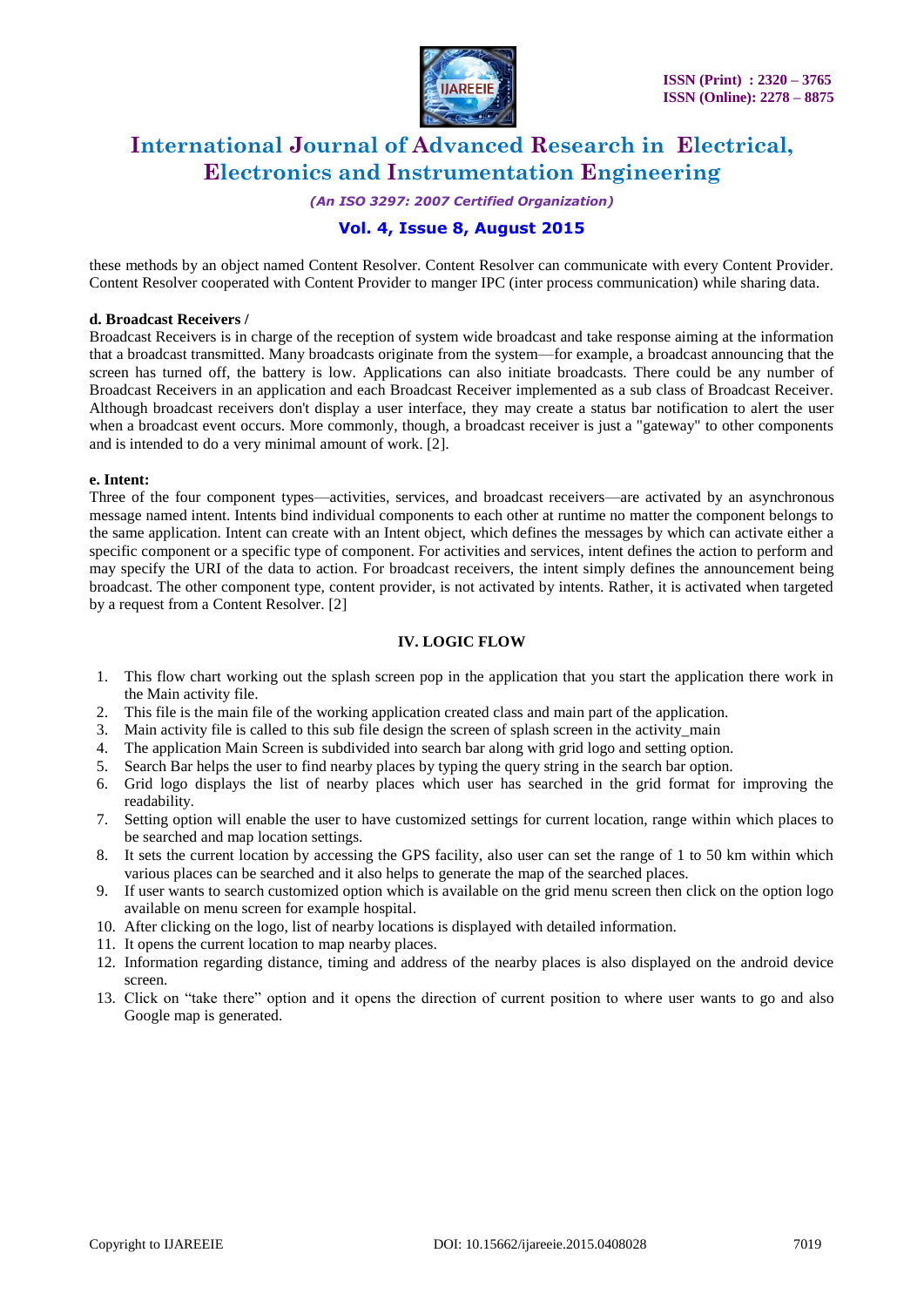



### **V. RESULTS AND DISCUSSIONS**

This chapter highlights the results of the project  $\&$  the snapshots for each of the activities are shown along with the discussion of each activity describing its working. Each snapshot describes every single step of the WhatsHerePlaces Application. Seven main activities as well as the options provided to the users in each activity such as menu options and the activities which are created on the click. Result information table is shown below.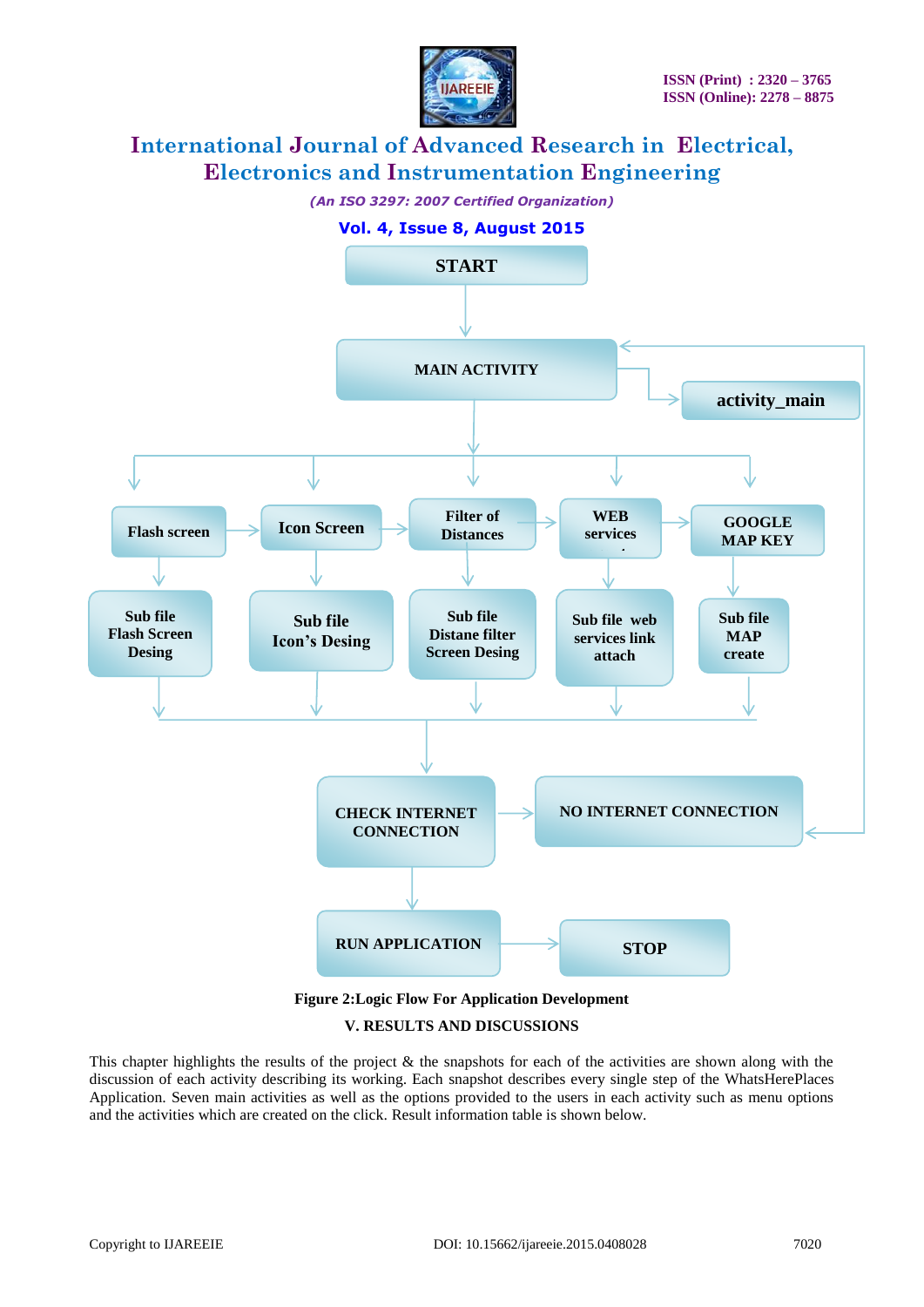

*(An ISO 3297: 2007 Certified Organization)*

## **Vol. 4, Issue 8, August 2015**

| <b>Feature</b> | <b>Setting</b>          | <b>Advance</b>    |
|----------------|-------------------------|-------------------|
| Range          | $1-50Km$                | Accuracy 0.02km.  |
| Google map     | Sink information        | Generate map      |
| <b>Filters</b> | Hotels, hospital , etc. | Based on stars    |
| <b>Reviews</b> | Consumer review         | Place Information |

#### **Table 1. Result Information**

#### **VI.CONCLUSION**

The proposed Android as a full, open and free mobile device platform, with its powerful function and good user experience, rapidly developed into the most popular mobile operating system. A detailed introduction of Android application framework and the working principal of Android applications finally, a near place on the android platform was put forward to illustrate this mechanism.The research work presented in this involves new service based design approach for implementing two of the popular consumer applications on Android system. One of them is utility search places application for client and it is implemented for large collection data form Google.

#### **ACKNOWLEDGMENT**

We would like to thank Mr. Pawan Jadhav for his encou-ragement and support. I gratefully acknowledge him for imparting me valuable basic knowledge Android application. We are also thankful to the Vijay web solution, Nashik for giving us moral support and infrastructure facilities.

#### **REFERENCES**

- [1] OL.GoogleAndroidDevelopers,AndroidDevelopGuid[e,http://developer.android.com/guide/topics/fundamentals.html](http://developer.android.com/guide/topics/fundamentals.html)
- [2] J. Dongjiu Geng, Yue Suo, Yu Chen, Jun Wen, Yongqing Lu, Remote Access and Control System Based on Android MobilePhone. Journal of Computer Applications, 2011, $\Box$ vol.2 pp. 560-562
- [3] M. Fengsheng Yang, Android Application Development Revelation, China Machine Press, 2010,1
- [4] J. Li Lin, Changwei Zou, Research on Cloud Computing Based on Android Platform, Software Guide, 2010, vol.11pp.137-139
- [5] M. Zhengguo Hu, Jian Wu, Zhenggong Deng, Programming Methodology, National Defence Industry Press, 2008,6
- [6] M. Junmin Ye, Software Engineering, Tsinghua University Press, 2006,6
- [7] Gartner Indentifies the top 10 consumer mobile applications for2012‖, Stamford, Conn., Gartner Inc., November 18, 2009.
- [8] Dimitris Tychalas and Athanasios Kakarountas, "Planning and Development of an Electronic Health Record Client based on the Android Platform", 14th Panhellenic conference on Informatics, pp. 3–6, 2010.
- [9] Chao-Tung Yang, Yen-Yu Chu and Shyh-Chang Tsaur, "Implementation of a Medical Information Service on Android Mobile Devices", International Conference on New Trends in Information Science and Service Science (NISS), pp.72 – 77, 2010.
- [10] Rob Rimbold, Scott Wilson and Steve Wilson, "Accessing Medical Records on Mobile Devices Part I: Android™, Accusoft Pegasus, 2012.
- [11] R.D. Blumofe, C.F. Joerg, B.C. Kuszmaul, C.E. Leiserson, K.H. Randall, and Y. Zhou, ªCilk: An Efficient Multithreaded Runtime System,º Proc. Fifth ACM SIGPLAN Symp. Principles and Practice of Parallel Programming, pp. 207±216, July1995.
- [12] I.T. Foster and K.M. Chandy, ªFortran M: A Language for Modular Parallel Programming. º J. Parallel and Distributed Computing, , no. 1, 1995,vol. 5.